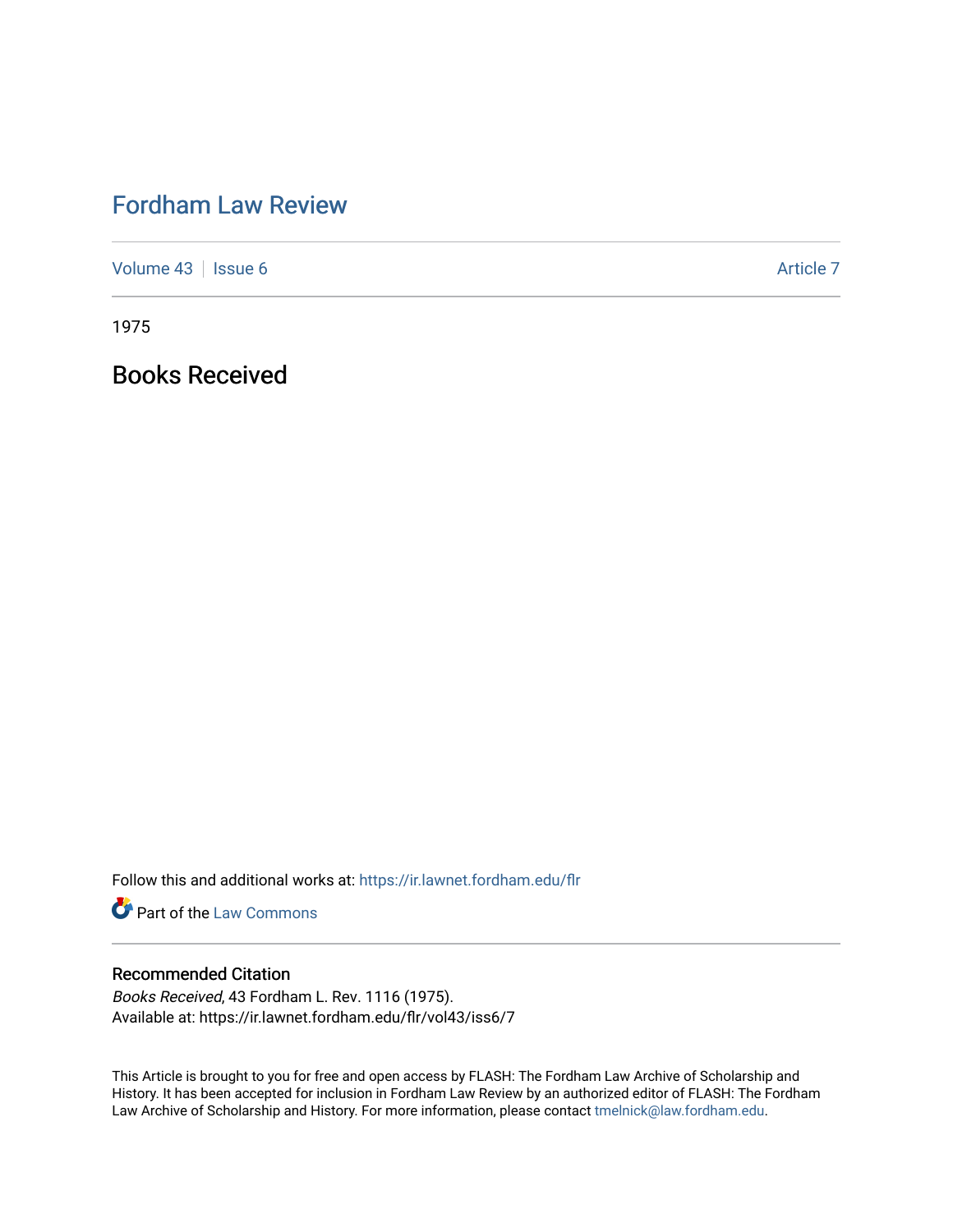## BOOKS RECEIVED

- AMERICAN CONSTITUTIONAL LAW (4th ed.). By Martin Shapiro and Rocco J. Tresolini. New York: Macmillan. 1975. Pp. xxxii, 779. \$13.95,
- THE BEST DEFENSE. By Joel Moldonsky and Rose DeWolf. New York: Macmillan. 1975. Pp. xiii, 249. \$8.95.
- CASTLES IN THE AIR. By Leonard E. Read. Irvington-on-Hudson: The Foundation for Economic Education, Inc. 1975. Pp. xi, 176. \$5.00.
- THE CONSCIENCE OF THE COURTS. By Graham Hughes. New York: Anchor Press/Doubleday. 1975. Pp. 324. \$8.95.
- ELECTORAL REFORM AND VOTER PARTICIPATION. By Kevin P. Phillips and Paul H. Blackman. Washington, D.C.: American Enterprise Institute for Public Policy Research. 1975. Pp. 135. \$3.00.
- FOLLOWING THE LEADER? THE UNEXAMINED CONSENSUS IN LAW SCHOOL CURRICULA. By E. Gordon Gee and Donald W. Jackson. New York: Counsel on Legal Education. 1975. Pp. **56.**
- AN INTERNATIONAL ANTITRUST PRIMER. By Earl W. Kintner and Mark R. Joelson. New York: Macmillan. 1975. Pp. xiv, 391. \$12.95.
- JAILS. By Ronald Goldfarb. New York: Doubleday. 1975. Pp. x, 470. \$9.95.
- JUSTICES AND PRESIDENTS. By Henry J. Abraham. New York: Penguin Books. 1975. Pp. ix, 310. \$2.95.
- A MORE PERFECT UNION: THE IMPACT OF THE CIVIL WAR **AND** RECON-STRUCTION ON THE CONSTITUTION. By Harold M. Hyman. Boston: Houghton Mifflin. 1975. Pp. xix, 562, xviii. \$6.95.
- OBSCENITY-THE COURT, THE CONGRESS AND THE PRESIDENT'S COMMIS-SION. By Lane V. Sutherland. Washington, D.C.: American Enterprise Institute for Public Policy Research. 1975. Pp. 127. \$3.00.
- PERSPECTIVES ON JUSTICE. By Telford Taylor. Evanston: Northwestern University Press. 1975. Pp. ix 135. \$6.50.
- PRINCIPLES OF BUSINESS LAW (10th ed.) By Robert N. Carley and William J. Robert. Englewood Cliffs: Prentice-Hall. 1975. Pp. ix, 1110. \$14.50.

1116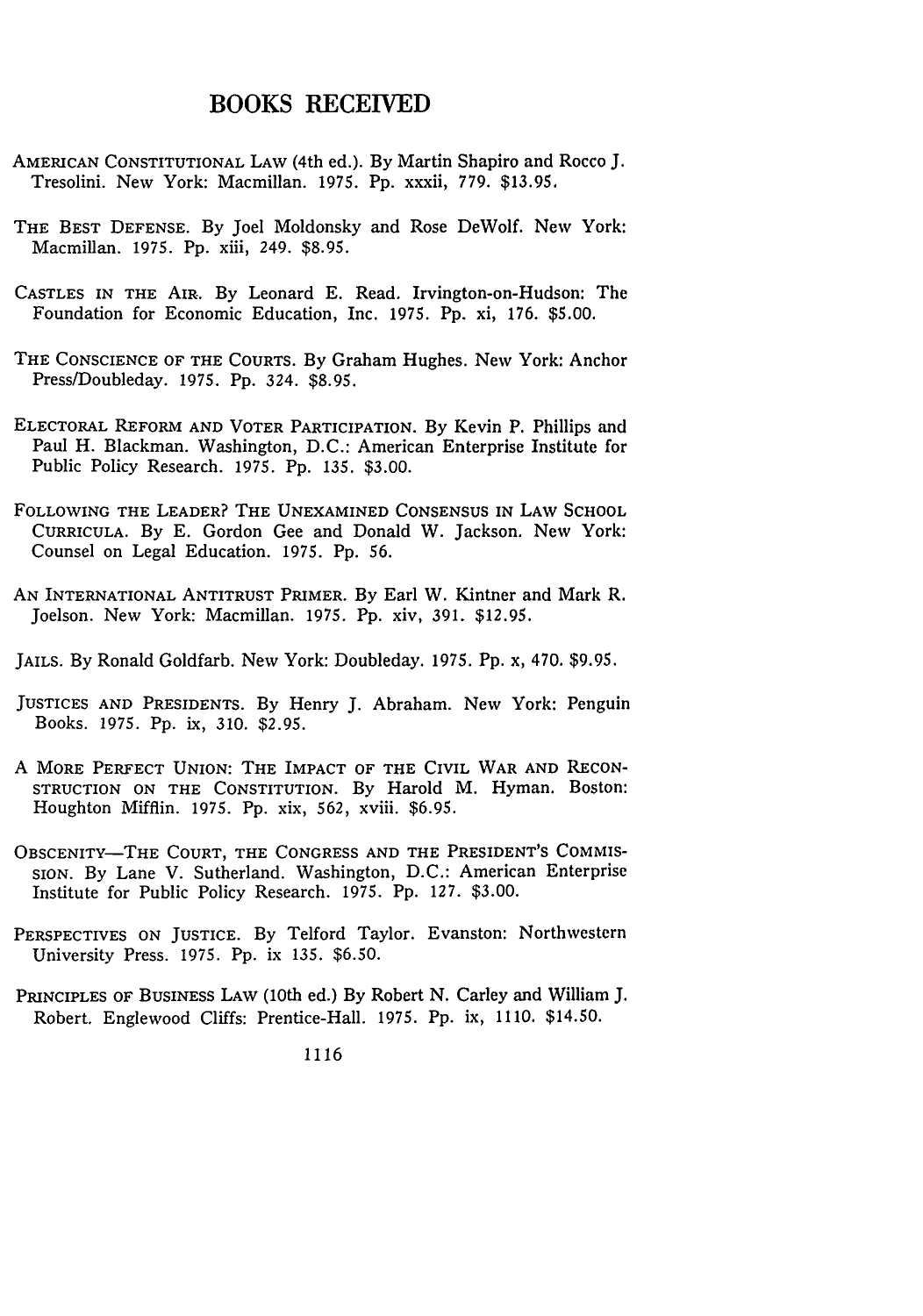SEARCH AND SEIZURE: A DILEMMA OF THE SUPREME COURT. By Ervin N. Griswold. Lincoln: The University of Nebraska Press. 1975. Pp. viii, 79. \$5.95.

SOLDIERS IN REVOLT. By David Cortwright. New York: Doubleday. 1975. Pp. xvi, 317. \$7.95.

 $\ddot{\phantom{0}}$